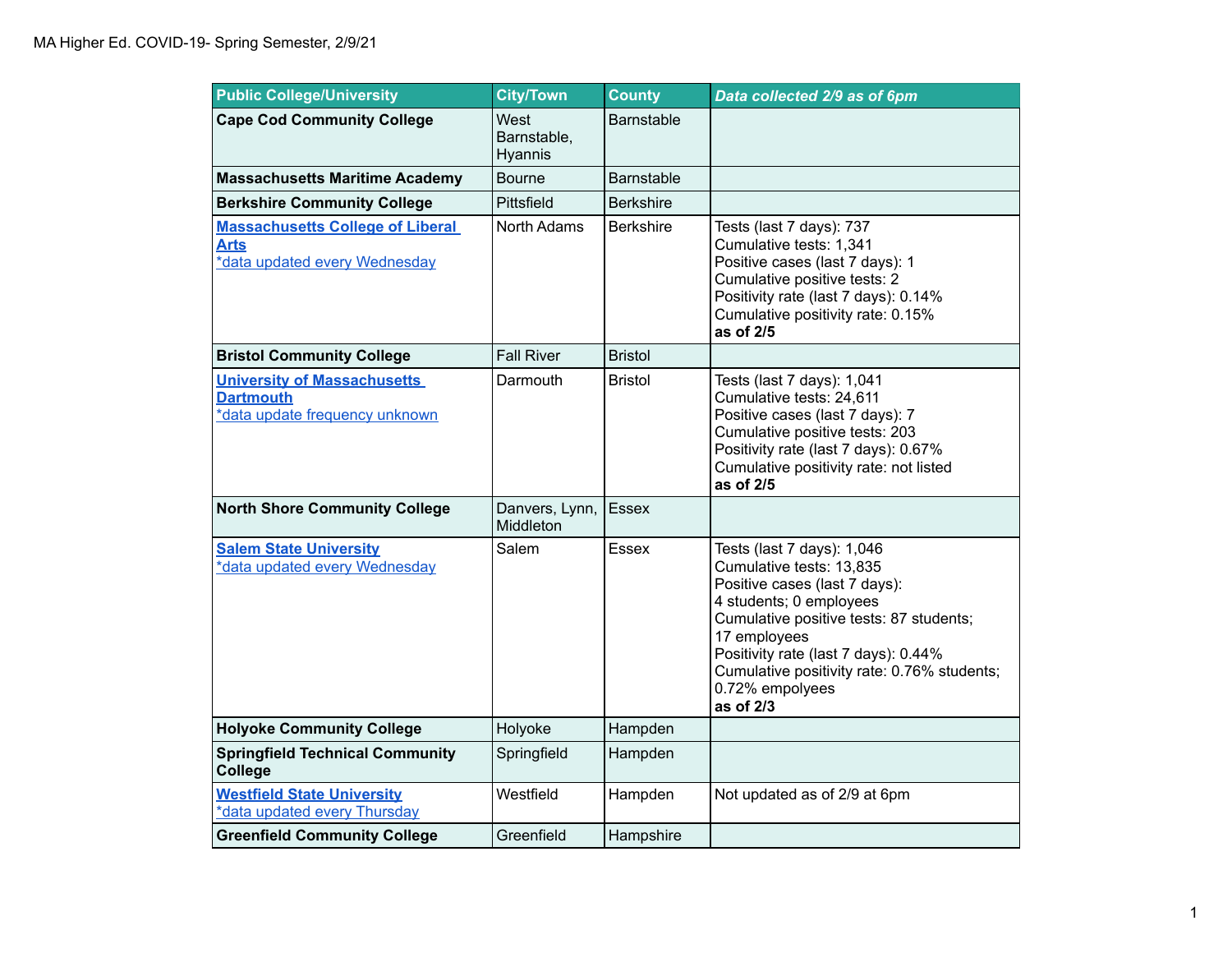| <b>Public College/University</b>                                            | <b>City/Town</b>                     | <b>County</b>  | Data collected 2/9 as of 6pm                                                                                                                                                                                                                                   |
|-----------------------------------------------------------------------------|--------------------------------------|----------------|----------------------------------------------------------------------------------------------------------------------------------------------------------------------------------------------------------------------------------------------------------------|
| <b>University of Massachusetts Amherst</b><br>*data updated daily           | Amherst                              | Hampshire      | Tests (last 7 days): not listed<br>Cumulative tests: 242,090<br>Positive cases (last 7 days): 9<br>Cumulative positive tests: 1,265<br>Positivity rate (last 7 days): 2.5%<br>Cumulative positivity rate: 0.53%<br>as of 2/9                                   |
| <b>Framingham State University</b><br>*data updated every Thursday          | Framingham                           | Middlesex      | Tests (last 7 days): 707<br>Tests (last 30 days): 2,141<br>Positive cases (last 7 days): 0<br>Positive tests (last 30 days): 11<br>Positivity rate (last 7 days): 0%<br>Cumulative positivity rate: 0.53%<br>as of 2/3                                         |
| <b>Middlesex Community College -</b><br><b>Bedford/Lowell</b>               | Bedford,<br>Lowell                   | Middlesex      |                                                                                                                                                                                                                                                                |
| <b>University of Massachusetts Lowell</b><br>*data update frequency unknown | Lowell                               | Middlesex      | Tests (last 7 days): 1,820 students; 419<br>faculty/staff; 33 other<br>Cumulative tests: 26,994<br>Positive cases (last 7 days): 6<br>Cumulative positive tests: 130<br>Positivity rate (last 7 days): 0.26%<br>Cumulative positivity rate: 0.48%<br>as of 2/6 |
| <b>Massachusetts Bay Community</b><br>College                               | Wellesley,<br>Ashland,<br>Framingham | <b>Norfolk</b> |                                                                                                                                                                                                                                                                |
| <b>Bridgewater State University</b><br>*data updated every Wednesday        | <b>Bridgewater</b>                   | Plymouth       | Tests (1/27-2/3): 1,250<br>Cumulative tests: 21,918<br>Positive cases (1/27-2/3): 3 residents; 2<br>employees; 10 commuters<br>Cumulative positive tests: 243<br>Positivity rate (last 14 days): 1.2%<br>Cumulative positivity rate: 1.1%<br>$1/27 - 2/3$      |
| <b>Massasoit Community College</b>                                          | <b>Brockton</b>                      | Plymouth       |                                                                                                                                                                                                                                                                |
| <b>Northern Essex Community College</b>                                     | Haverhill                            | Plymouth       |                                                                                                                                                                                                                                                                |
| <b>Bunker Hill Community College</b>                                        | <b>Boston</b>                        | <b>Suffolk</b> |                                                                                                                                                                                                                                                                |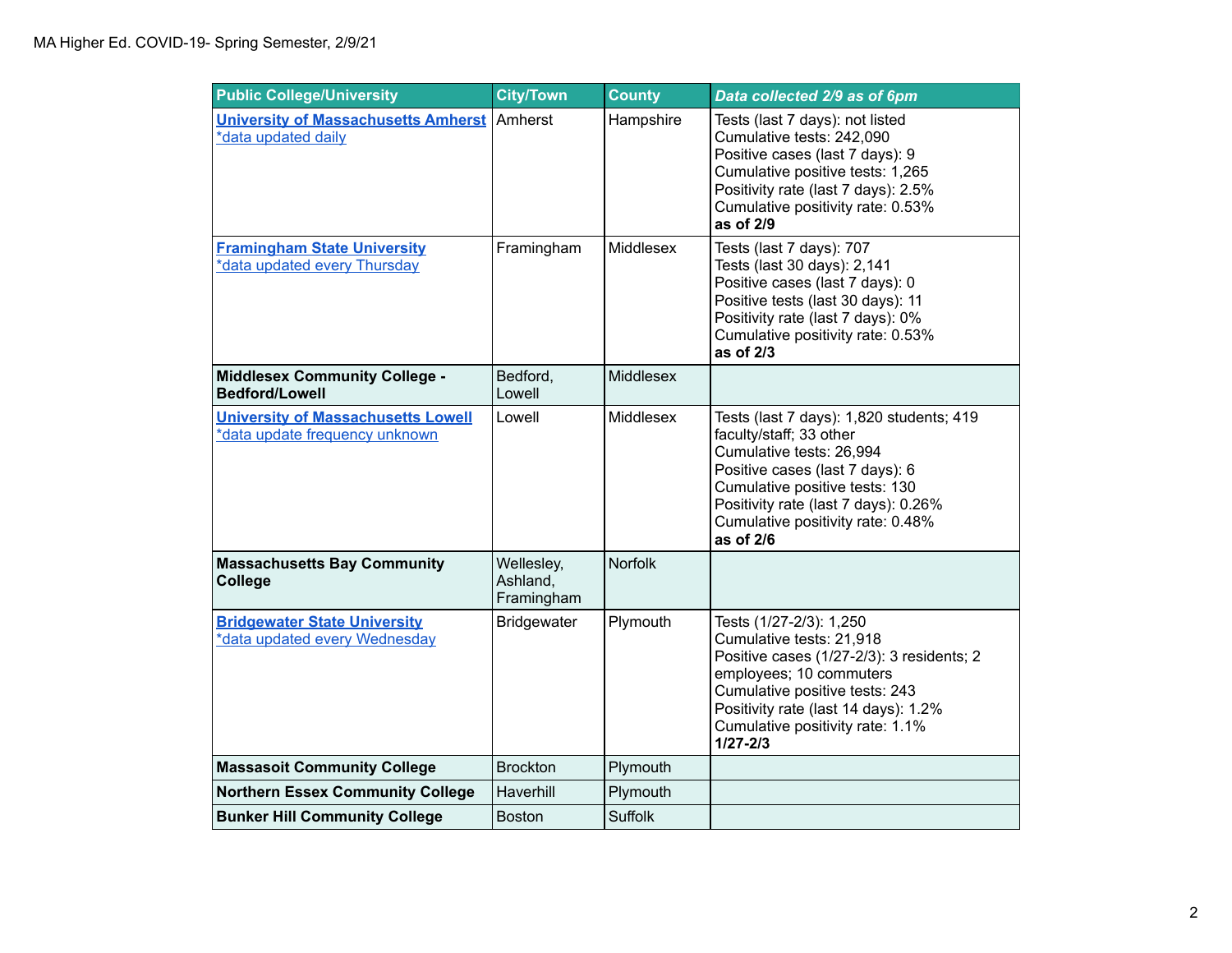| <b>Public College/University</b>                                                              | <b>City/Town</b> | <b>County</b>  | Data collected 2/9 as of 6pm                                                                                                                                                                                                            |
|-----------------------------------------------------------------------------------------------|------------------|----------------|-----------------------------------------------------------------------------------------------------------------------------------------------------------------------------------------------------------------------------------------|
| <b>Massachusetts College of Art</b><br>*data updated every Tuesday                            | <b>Boston</b>    | <b>Suffolk</b> | Tests (last 7 days): not listed<br>Cumulative tests: 15,105<br>Positive cases (last 7 days): < 5<br>Cumulative positive tests: 50<br>Positivity rate (last 7 days): not listed<br>Cumulative positivity rate: not listed<br>as of $2/2$ |
| <b>Roxbury Community College</b>                                                              | <b>Boston</b>    | <b>Suffolk</b> |                                                                                                                                                                                                                                         |
| <b>University of Massachusetts Boston</b><br>*data update frequency unknown                   | <b>Boston</b>    | Suffolk        | Tests (last 7 days): 543<br>Cumulative tests: 7,910<br>Positive cases (last 7 days): 7<br>Cumulative positive tests: 95<br>Positivity rate (last 7 days): not listed<br>Cumulative positivity rate: 1.2%<br>as of $2/2$                 |
| <b>Fitchburg State University</b><br>*data updated every Thursday                             | Fitchburg        | Worcester      | Tests (last 7 days): 1,127<br>Cumulative tests: 3,133<br>Positive cases (last 7 days): 9<br>Cumulative positive tests: 31<br>Positivity rate (last 7 days): 0.79%<br>Cumulative positivity rate: 0.99%<br>as of 2/5                     |
| <b>Mount Wachusett Community</b><br><b>College</b>                                            | Gardner          | Worcester      |                                                                                                                                                                                                                                         |
| <b>Quinsigamond Community College</b>                                                         | Worcester        | Worcester      |                                                                                                                                                                                                                                         |
| <b>University of Massachusetts Medical</b><br><b>School</b><br>*data update frequency unknown | Worcester        | Worcester      | Tests (last 7 days): 2,240<br>Cumulative tests: 62,796<br>Positive cases (last 7 days): 5<br>Cumulative positive tests: 140<br>Positivity rate (last 7 days): not listed<br>Cumulative positivity rate: 0.22%<br>as of $2/6$            |